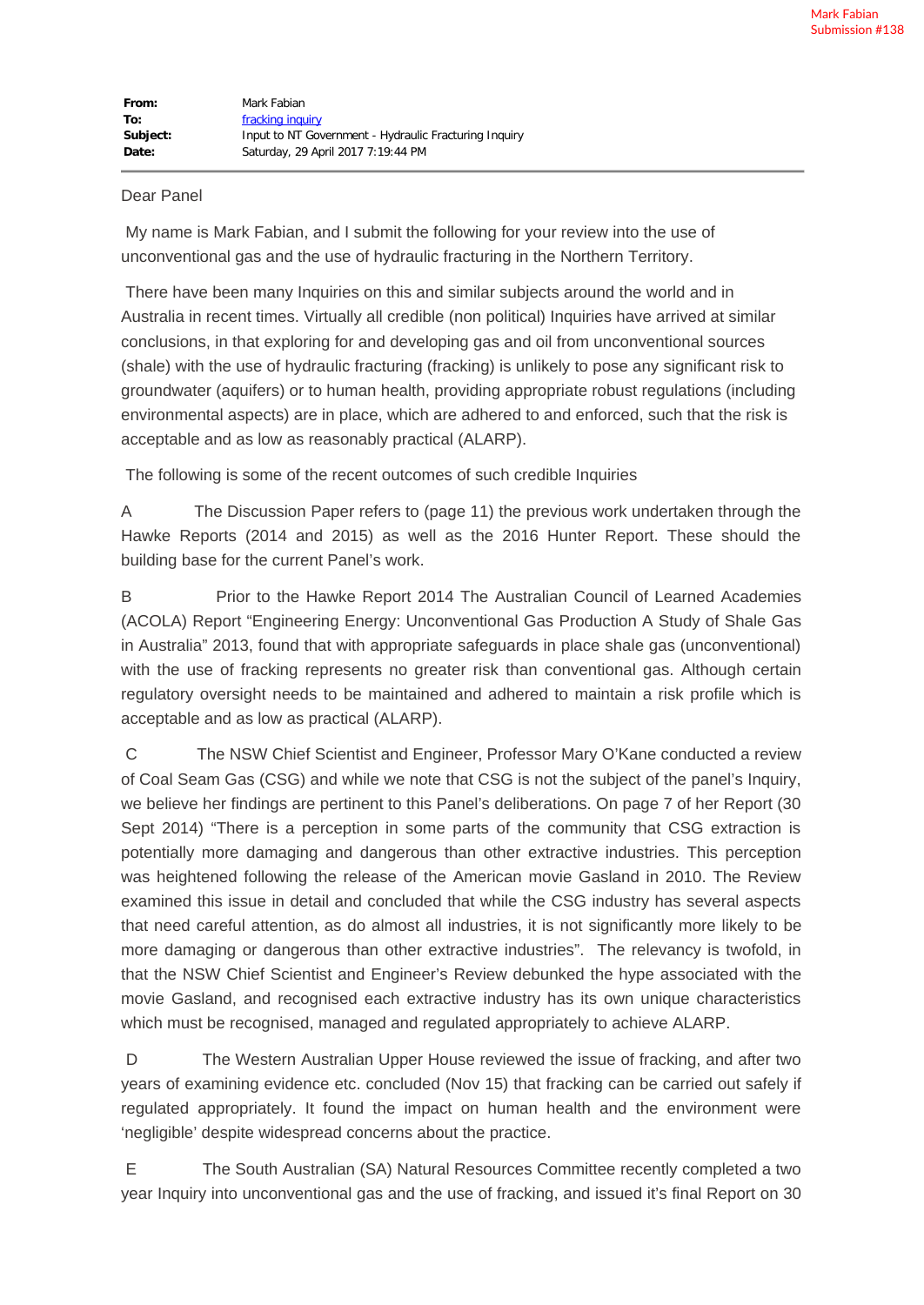November 2016. It's key recommendation against it's first Term of Reference was that unconventional gas (fracking) is unlikely to have any impact on groundwater (aquifers).

F As mentioned, there have been many Inquiries worldwide, but the UK is also very relevant to Australia, as its ownership to mineral rights is similar to Australia. The UK had a very rigorous inquiry carried out by the Royal Society and the Royal Academy of Engineering specifically to do a report on hydraulic fracturing and shale gas. Professor Sir Mark Walport UK Chief Scientist gave a speech predominantly focussed on Risk and Innovation in Germany in September 2014, summed up the findings, with the following

"There are really 3 science and engineering concerns about hydraulic fracturing (fracking). The first of these is: will it cause earth tremors? The second is: will you get contamination of the water table? And the third is: will there be fugitive release of the methane gas? (In other words if you leak all the gas then you lose the advantage of it as a fossil fuel). And what the science and the engineering tells you is that this is a drilling technology and no drilling technology is completely risk-free. **But if it is done well, if it is engineered well, if it is governed well, then it is as safe as any other form of drilling**, recognising that there is no 'free lunch', there is nothing that is completely risk-free." He went on to note

"Those are the engineering concerns, and that's what the Royal Academy of Engineers' report said and actually multiple other reports have all essentially said the same thing. But the public or publics who are protesting, at least in some parts of the world, about fracking are coming at in from a different angle. They're coming at it from the values angle and from the 'my pain, your gain' angle. And so there's a group that dislike fracking because they dislike fossil fuels, there's another group that dislike fracking because they actually just don't like big companies, and then there's a third group who just don't want the inconvenience of having something industrial happening in their back yard." The referenced speech can be found here [http://bit.ly/1CVyur7](http://pesa.us9.list-manage2.com/track/click?u=6ccd42798cb22f546274936b3&id=158a364db0&e=69aee506e9)

In line with the UK Inquiry and the recommended outcomes, the UK Infrastructure Bill 2014- 15, was passed through the UK Parliament, and it, which among other things will permit fracking below 300 meters in the UK.

It is on this basis that I urge the Panel to adopt a factual and evidence based approach toward assessing the potential risks regarding the exploration for and the development of unconventional gas and oil, and the use of hydraulic fracturing to enhance its production, providing at all times, there is a robust regulatory regime which through strong enforcement enables the risk to be reduced to be ALARP.

Yours sincerely

Mark Fabian

Contact details:

References :